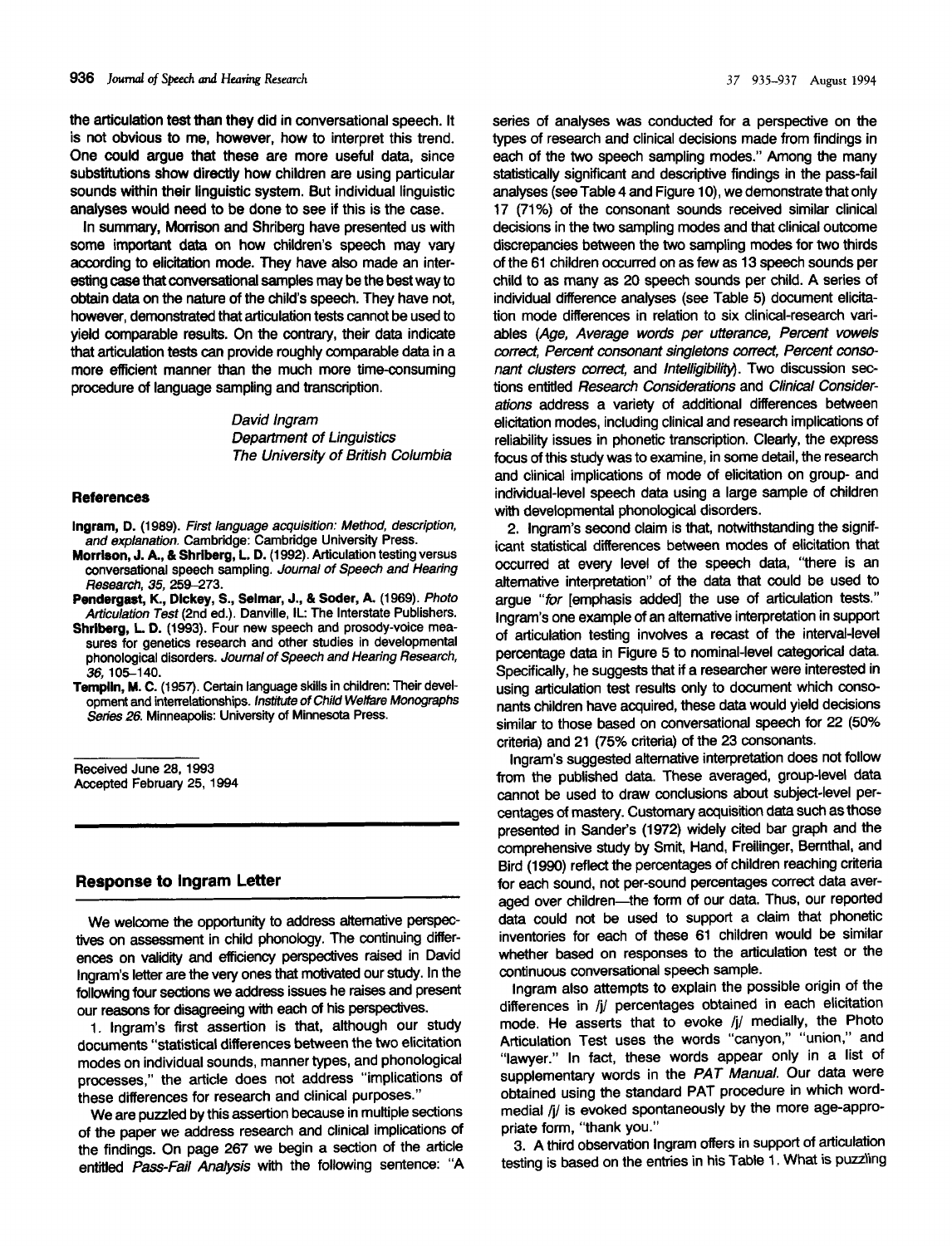about this table is that the publication he cites (Shriberg, 1993) used just such data to support the construct validity of the three developmental sound classes-Early-8, Middle-8, and Late-8 sounds. Specifically, Figure 8 in Shriberg (1993) is a six-panel display illustrating the high concordance between normative data on speech-sound mastery obtained with articulation tests and the descending sort of the 23 mastery percentages from children with speech delay into the three developmental sound classes. Our argument for the construct validity of the three developmental classes as a developmental ontology was based on numerical analyses of data such as those in Ingram's Table 1, which he suggests "line up rather well." Once again, the data in Ingram's Table 1 and the detailed numerical examination of the same question available in Shriberg (1993) indicate only that there is group-level stability in averaged percentages in both elicitations. Neither examination supports Ingram's claim that the acquisition sequences obtained by each mode are, in his words, "the same."

4. Afundamental difference between our position on these clinical research data and Ingram's evident perspective concerns the scientific and ethical choices one makes when faced with two modes of data gathering, one of which has serious construct validity problems, but purportedly is more efficient. This seems to be the crux of Ingram's position, as indicated by his final two sentences: "They have not, however, demonstrated that articulation tests cannot be used to yield comparable results. On the contrary, their data indicate that articulation tests can provide roughly comparable data in a more efficient manner than the much more time-consuming procedure of language sampling and transcription." This tension between efficiency and validity is a longstanding issue in speech assessment. It is the very issue that we set out to examine closely and that we try to delineate in our review of literature, presentation of findings, and extended discussion. Here we restrict comments to the problems we have with the reasoning expressed in Ingram's letter.

Efficiency. To date, the claim that speech-language sampling takes more time than articulation testing is only an undocumented generalization based on a researcher's or clinician's individual realm of experience. Published, representative data comparing sampling times in each elicitation mode over a wide range of applications are not, to our knowledge, available. Many current word-level procedures for articulation "testing" involve lists numbering several hundred words, which when evoked spontaneously with pictures and objects, take considerable time. In our experience testing children and adults through the lifespan, conversational speech sampling often takes less time than citation form procedures, especially when testing older persons and children with minimal speech-language involvements.

For the purposes at hand, however, we will attest that for certain clinical and research questions with samples from certain populations, continuous conversational speech samples may require more time to obtain and possibly to transcribe. The central issue here is the benefit in validity in relation to the cost in efficiency. As reviewed in our paper, a large sector of the literature on articulation assessment seems to be concerned with efficiency issues, seemingly disproportionate to the emphasis on efficiency in other communication disorders and in other clinical disciplines. Although maximum efficiency is a

dividend in research and clinical decision making, researchers and clinicians will readily agree that efficiency is never a sufficient rationale for using less than the most valid available assessment procedure.

Validity. We have the most difficulty with the several places in this letter that suggest it is sufficient for data in child phonology research to be approximately accurate. We discern this perspective in statements such as the following: (a) "First of all one might quibble over whether [statistically significant differences on] 8 out of 23 consonants (35%) is a major or minor difference"; (b) "On the contrary, their data indicate that articulation tests can provide roughly comparable data in a more efficient manner ... "; and (c) (with reference to the substitution data obtained from the articulation test) "One could argue that these are more useful data, since substitutions show directly how children are using particular sounds within their linguistic system." Each of these statements suggests a perspective on measurement that we do not share. Relative to (a), we have difficulty dismissing the potential importance to research and clinical practice of making even one error in the interpretation of findings that could be shown to be associated with mode of elicitation (see extended examples in Shriberg, Gruber, and Kwiatkowski, in press, and Shriberg, Kwiatkowski, and Gruber, in press). Relative to (b) we have difficulty with the measurement concept of "roughly comparable." And relative to (c) we have difficulty with the suggestion that statistically significant differences can be dismissed if they are not consistent with one's particular view of phonology.

In summary, we stand by the statistical findings indicating that citation form testing yields neither typical nor optimal measures of speech performance and our conclusion that such data continue to be a major source of variance in cross-laboratory research in child phonology.

> Judith A. Morrison University of *Redlands* Redlands, CA Lawrence D. Shriberg University of Wisconsin-Madison

#### **References**

- **Sander, E. K.** (1972). When are speech sounds learned? Journal of Speech and Hearing Disorders, 37, 55-63.
- **Shrlberg, L.** D. (1993). Four new speech and prosody-voice measures for genetics research and other studies in developmental phonological disorders. Journal of Speech and Hearing Research, 36, 105-140.
- **Shrlberg, L. D., Gruber, F. A.,** & Kwlatkowskl, J. (in press). Developmental phonological disorders Ill: Long-term speech sound normalization. Journal of Speech and Hearing Research.
- **Shriberg, L D.,** Kwlatkowskl, J., & **Gruber,** F. A. (in press). Developmental phonological disorders II: Short-term speech sound normalization. Journal of Speech and Hearing Research.
- **Smit, A. B., Hand, L, Frellinger, J. J., Bernthal, J. E., & Bird, A. (1990).** The Iowa articulation norms project and its Nebraska replication. Journal of Speech and Hearing Disorders, 55, 779- 798.

Received March 21, 1994

Accepted April 6, 1994